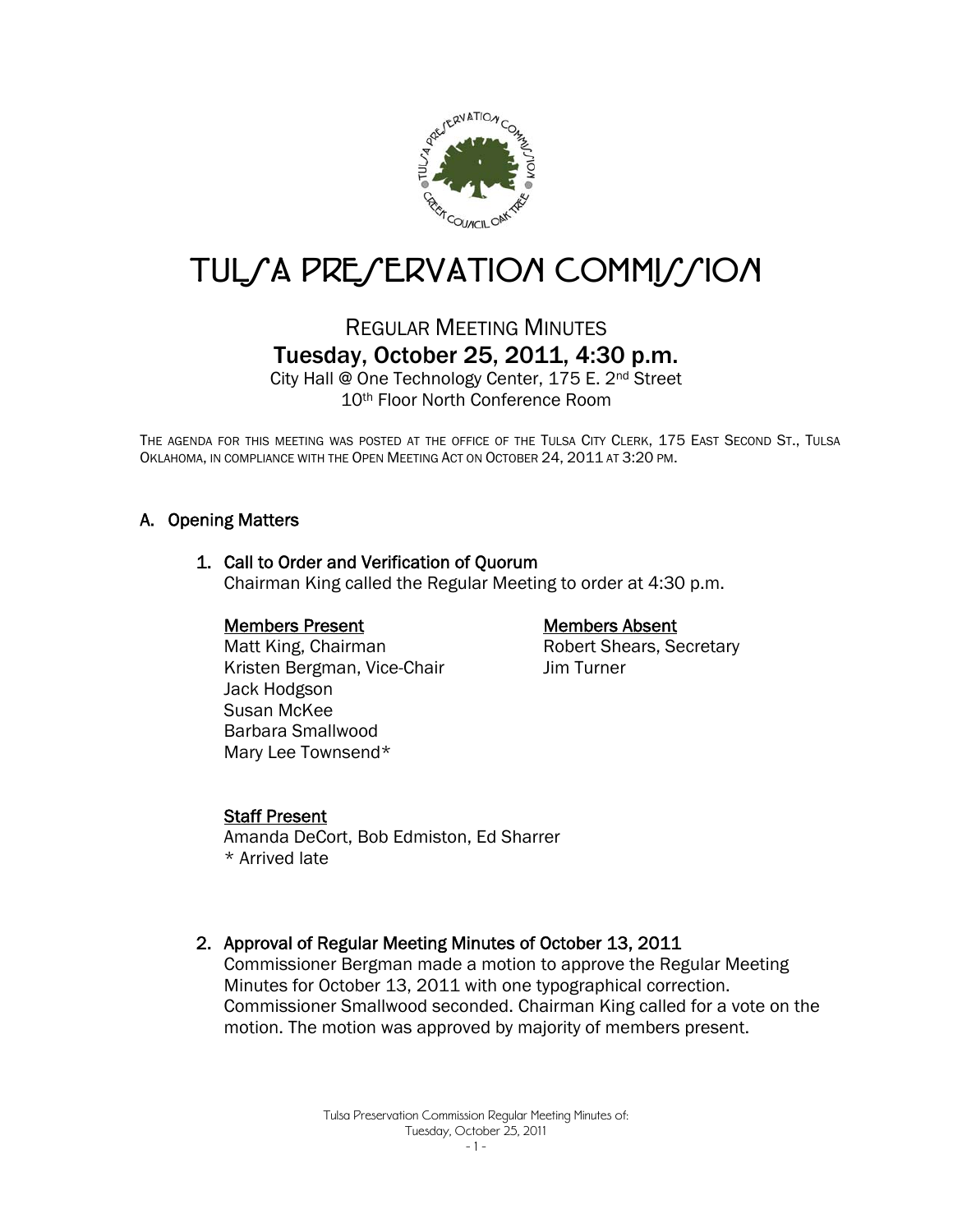#### In Favor

Opposed None

Abstaining 1. McKee

Not Present None

- 1. Bergman 2. Hodgson
- 3. King
- 4. Smallwood
- 5. Townsend

# 3. Disclosure of Conflicts of Interest

No one reported a conflict of interest with the proposals on the agenda.

#### B. Actionable Items

#### 1. COA-11-043 /  $1536 E. 20<sup>th</sup> Street (Swan Lake)$

Applicant: Sherri McMillan

*COA Subcommittee Review Date: None*  Request: Replace existing louvered attic vent on second story of north elevation with a pair of 6/1 clad wood windows with external muntins.

Mr. Sharrer presented Ms. McMillan's Certificate of Appropriateness application to the Commission and read the applicable guidelines for this district. Ms. McMillan was unable to attend the meeting.

Commissioner Townsend made a motion to approve the application with no conditions. Commissioner Hodgson seconded the motion. Chairman King asked for a vote on the motion.

#### Vote: 1536 E. 20th Street

| In Favor     | <u>Opposed</u> | <b>Abstaining</b> | <b>Not Present</b> |
|--------------|----------------|-------------------|--------------------|
| 1. Bergman   | None           | None              | None               |
| 2. Hodgson   |                |                   |                    |
| 3. King      |                |                   |                    |
| 4. McKee     |                |                   |                    |
| 5. Smallwood |                |                   |                    |
| 6. Townsend  |                |                   |                    |

The motion was Approved Unanimously by members present and voting. Swan Lake Guidelines cited: A.1.2.5